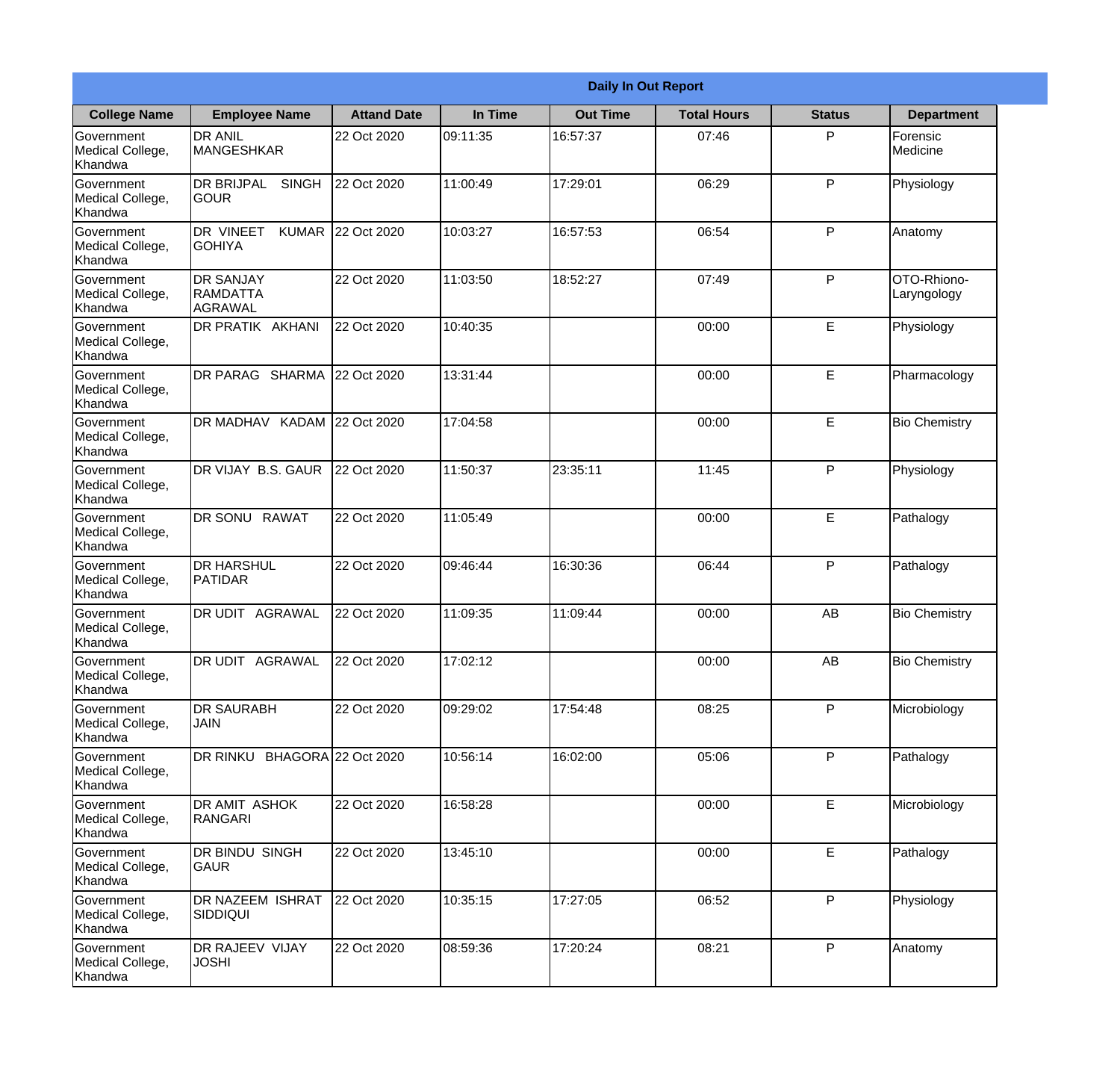| <b>Designation</b>                  | <b>Category</b>     |
|-------------------------------------|---------------------|
| Assistant Professor   Para Clinical |                     |
| Demonstrator/Tutor   Non Clinical   |                     |
| Professor                           | Non Clinical        |
| Professor                           | Clinical            |
| <b>Assistant Professor</b>          | Non Clinical        |
| Professor                           | Para Clinical       |
| <b>Assistant Professor</b>          | Non Clinical        |
| Associate Professor Non Clinical    |                     |
| Demonstrator/Tutor   Para Clinical  |                     |
| <b>Assistant Professor</b>          | Para Clinical       |
| Associate Professor Non Clinical    |                     |
| Associate Professor Non Clinical    |                     |
| Associate Professor   Para Clinical |                     |
| Assistant Professor   Para Clinical |                     |
| Professor                           | Para Clinical       |
| Associate Professor   Para Clinical |                     |
| Professor                           | <b>Non Clinical</b> |
| Assistant Professor   Non Clinical  |                     |

## **Daily In Out Report**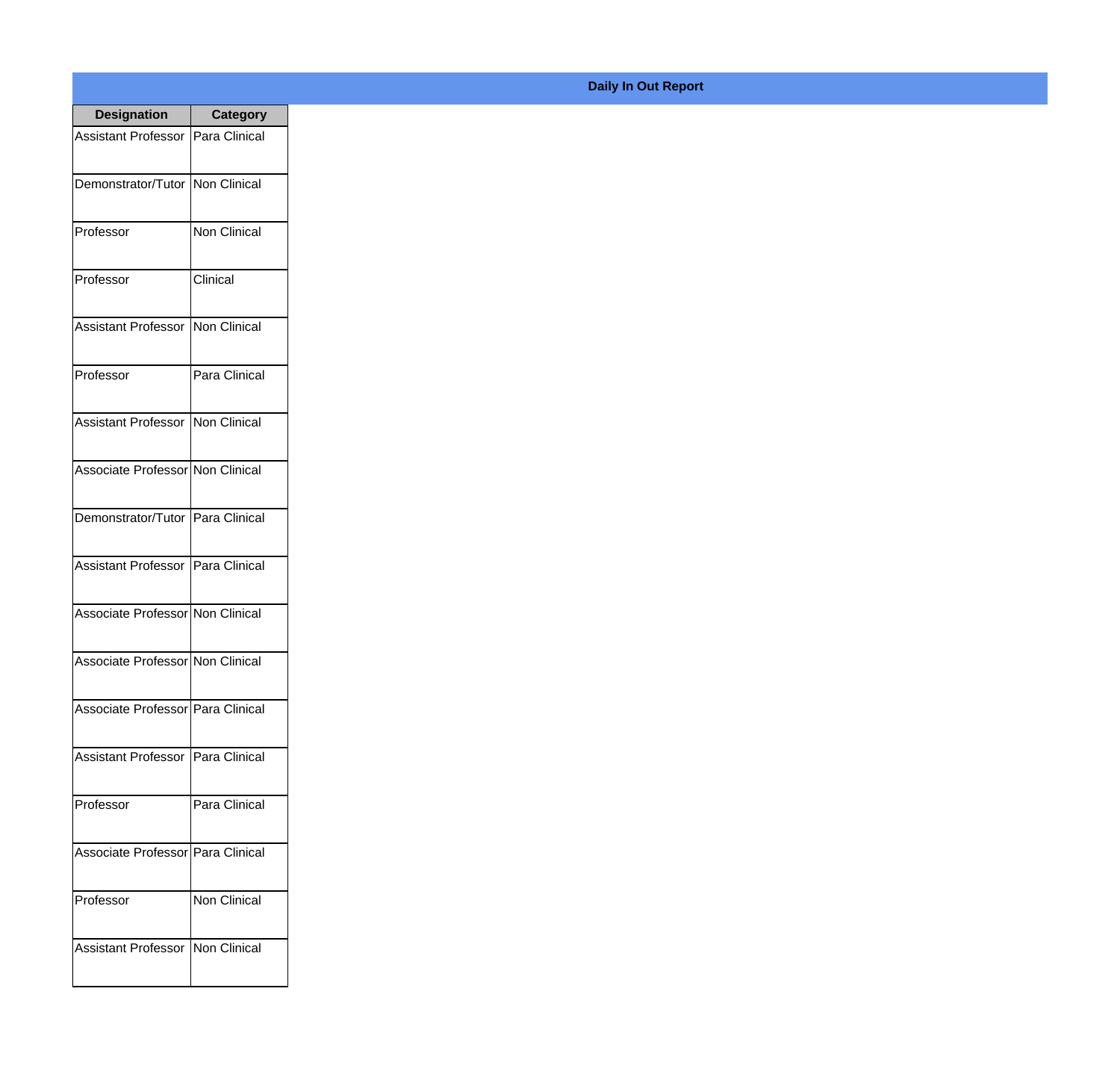|                                                  |                                                |             |          |          | <b>Daily In Out Report</b> |              |                        |
|--------------------------------------------------|------------------------------------------------|-------------|----------|----------|----------------------------|--------------|------------------------|
| Government<br>Medical College,<br>Khandwa        | <b>DR DWARKA</b><br><b>PRASAD GOTHRE</b>       | 22 Oct 2020 | 09:18:51 |          | 00:00                      | E            | <b>Bio Chemistry</b>   |
| <b>Government</b><br>Medical College,<br>Khandwa | <b>DR RASHMI YADAV</b>                         | 22 Oct 2020 | 10:13:49 | 17:39:06 | 07:26                      | P            | Community<br>Medicine  |
| Government<br>Medical College,<br>Khandwa        | <b>MR PIYUSH KUMAR</b><br><b>MISHRA</b>        | 22 Oct 2020 | 11:01:18 |          | 00:00                      | E            | Community<br>Medicine  |
| Government<br>Medical College,<br>Khandwa        | DR SACHIN PARMAR 22 Oct 2020                   |             | 10:48:50 |          | 00:00                      | E            | Community<br>Medicine  |
| Government<br>Medical College,<br>Khandwa        | DR PRAMILA VERMA 22 Oct 2020                   |             | 11:50:45 | 17:38:58 | 05:48                      | P            | Paediatrics            |
| Government<br>Medical College,<br>Khandwa        | <b>DR MANOJ BALKE</b>                          | 22 Oct 2020 | 09:20:25 |          | 00:00                      | E            | Ophthalmology          |
| Government<br>Medical College,<br>Khandwa        | <b>DR GARIMA</b><br>AGRAWAL<br><b>VARSHNEY</b> | 22 Oct 2020 | 13:00:49 |          | 00:00                      | E            | Paediatrics            |
| Government<br>Medical College,<br>Khandwa        | <b>DR SIDDHARTH</b><br><b>BANODE</b>           | 22 Oct 2020 | 09:14:04 | 17:04:47 | 07:50                      | P            | Pharmacology           |
| Government<br>Medical College,<br>Khandwa        | <b>DR CHANDNI</b><br>KAROLE                    | 22 Oct 2020 | 09:39:49 | 13:34:51 | 03:55                      | $\mathsf{P}$ | Ophthalmology          |
| Government<br>Medical College,<br>Khandwa        | <b>DR PRIYA KAPOOR</b><br>KAPOOR               | 22 Oct 2020 | 14:20:55 |          | 00:00                      | E            | Pathalogy              |
| Government<br>Medical College,<br>Khandwa        | <b>DR SAPNA</b><br><b>MAHESHRAM</b>            | 22 Oct 2020 | 11:08:54 | 16:58:07 | 05:50                      | P            | Community<br>Medicine  |
| Government<br>Medical College,<br>Khandwa        | <b>DR RAJENDRA</b><br><b>SINGH MANDLOI</b>     | 22 Oct 2020 | 10:54:20 | 17:29:33 | 06:35                      | P            | <b>Bio Chemistry</b>   |
| Government<br>Medical College,<br>Khandwa        | <b>DR AJAY</b><br><b>NARWARIYA</b>             | 22 Oct 2020 | 10:30:52 | 18:21:50 | 07:51                      | P            | Microbiology           |
| Government<br>Medical College,<br>Khandwa        | <b>DR NISHA</b><br>KAITHWAS                    | 22 Oct 2020 | 11:52:03 | 13:34:44 | 01:42                      | P            | Psychiatry             |
| Government<br>Medical College,<br>Khandwa        | <b>DR ANANT</b><br><b>TUKARAM PAWAR</b>        | 22 Oct 2020 | 11:50:29 | 14:19:01 | 02:29                      | P            | Community<br>Medicine  |
| Government<br>Medical College,<br>Khandwa        | <b>DR ANANT</b><br><b>TUKARAM PAWAR</b>        | 22 Oct 2020 | 18:15:16 |          | 02:29                      | P            | Community<br>Medicine  |
| Government<br>Medical College,<br>Khandwa        | DR SHAIKH M.KHALIQ 22 Oct 2020                 |             | 11:08:25 |          | 00:00                      | E            | <b>Bio Chemistry</b>   |
| Government<br>Medical College,<br>Khandwa        | DR AJAY GANGJI                                 | 22 Oct 2020 | 12:44:52 |          | 00:00                      | E            | <b>General Surgery</b> |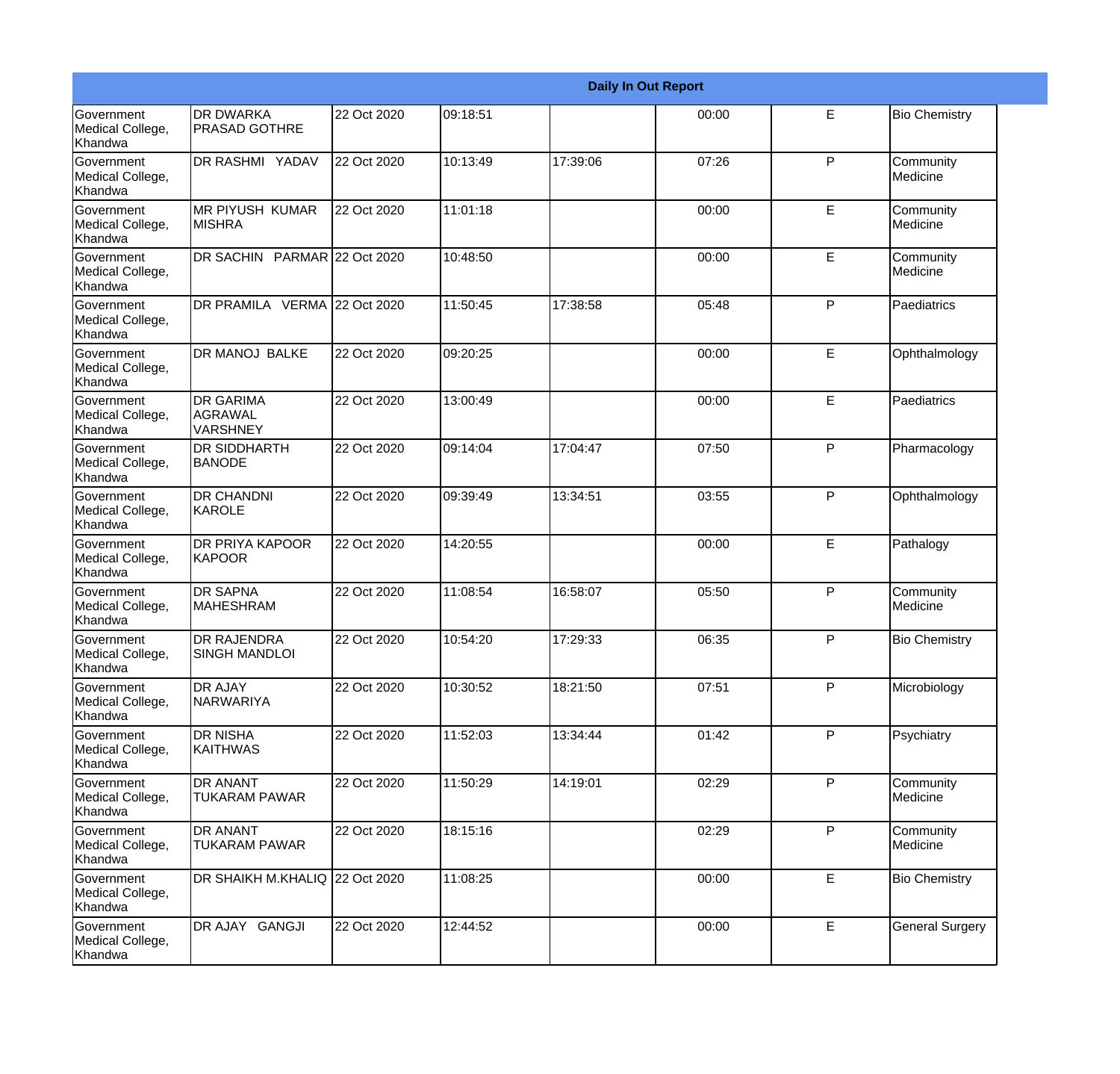| Demonstrator/Tutor Non Clinical   |               |
|-----------------------------------|---------------|
|                                   |               |
| Assistant Professor Para Clinical |               |
| Statistician                      | Para Clinical |
|                                   |               |
| Assistant Professor Para Clinical |               |
| Professor                         | Clinical      |
|                                   |               |
| Assistant Professor Clinical      |               |
| Associate Professor Clinical      |               |
|                                   |               |
| Associate Professor Para Clinical |               |
| Assistant Professor Clinical      |               |
|                                   |               |
| Demonstrator/Tutor Para Clinical  |               |
| Associate Professor Para Clinical |               |
|                                   |               |
| Demonstrator/Tutor   Non Clinical |               |
| Demonstrator/Tutor Para Clinical  |               |
|                                   |               |
| Assistant Professor Clinical      |               |
| Professor                         | Para Clinical |
|                                   |               |
| Professor                         | Para Clinical |
| Professor                         | Non Clinical  |
|                                   |               |
| Professor                         | Clinical      |
|                                   |               |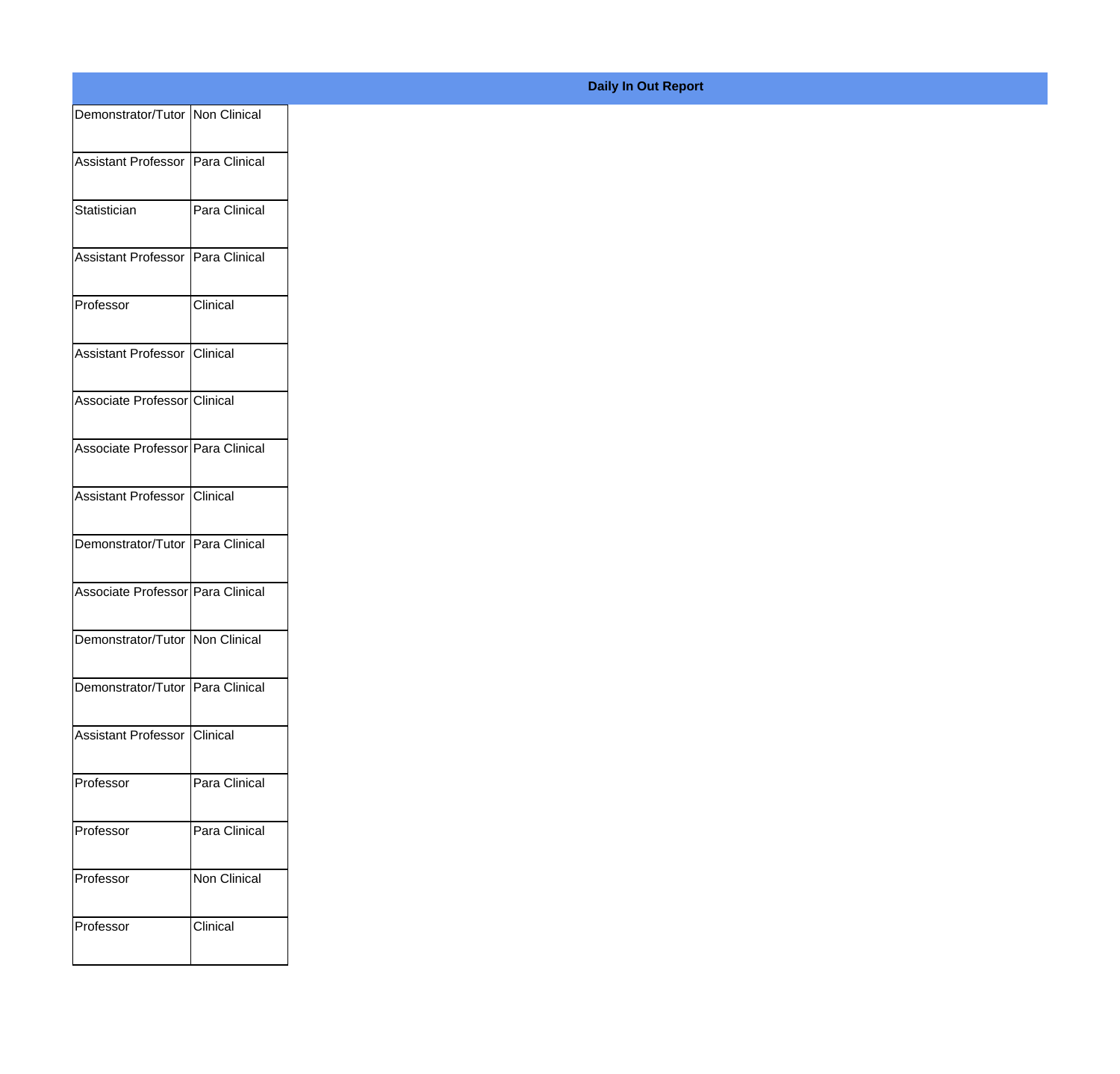|                                           |                                                   |             |          | <b>Daily In Out Report</b> |       |   |                             |
|-------------------------------------------|---------------------------------------------------|-------------|----------|----------------------------|-------|---|-----------------------------|
| Government<br>Medical College,<br>Khandwa | <b>DR ARUN KUMAR</b><br>IPARGI                    | 22 Oct 2020 | 12:44:59 |                            | 00:00 | E | <b>General Surgery</b>      |
| Government<br>Medical College,<br>Khandwa | <b>DR ASHOK</b><br><b>BHAUSAHEB NAJAN</b>         | 22 Oct 2020 | 10:35:26 | 16:57:45                   | 06:22 | P | Forensic<br><b>Medicine</b> |
| Government<br>Medical College,<br>Khandwa | IDR PRIYESH<br><b>MARSKOLE</b>                    | 22 Oct 2020 | 11:05:57 | 18:22:58                   | 07:17 | P | Community<br>Medicine       |
| Government<br>Medical College,<br>Khandwa | <b>DR SANGEETA</b><br><b>CHINCHOLE</b>            | 22 Oct 2020 | 10:41:28 |                            | 00:00 | E | Physiology                  |
| Government<br>Medical College,<br>Khandwa | DR NEERAJ KUMAR                                   | 22 Oct 2020 | 09:34:36 | 18:24:31                   | 08:50 | P | Dentisry                    |
| Government<br>Medical College,<br>Khandwa | DR NISHA MANDLOI<br>PANWAR                        | 22 Oct 2020 | 09:37:03 | 16:11:22                   | 06:34 | P | Obstetrics &<br>Gynaecology |
| Government<br>Medical College,<br>Khandwa | <b>DR MUKTESHWARI</b><br><b>GUPTA</b>             | 22 Oct 2020 | 11:09:04 | 17:39:18                   | 06:30 | P | Pharmacology                |
| Government<br>Medical College,<br>Khandwa | <b>DR PURTI AGARWAL</b><br><b>SAINI</b>           | 22 Oct 2020 | 10:27:31 | 16:01:46                   | 05:34 | P | Pathalogy                   |
| Government<br>Medical College,<br>Khandwa | DR YASHPAL RAY                                    | 22 Oct 2020 | 10:20:37 |                            | 00:00 | E | Anatomy                     |
| Government<br>Medical College,<br>Khandwa | <b>DR VISHAL</b><br><b>KUMAR</b><br><b>THAKRE</b> | 22 Oct 2020 | 09:41:27 | 17:28:17                   | 07:47 | P | Physiology                  |
| Government<br>Medical College,<br>Khandwa | <b>DR SHAILENDRA</b><br><b>SINGH CHOUHAN</b>      | 22 Oct 2020 | 10:43:44 |                            | 00:00 | E | Orthopaedics                |
| Government<br>Medical College,<br>Khandwa | <b>MOHIT GARG</b>                                 | 22 Oct 2020 | 13:27:25 |                            | 00:00 | E | <b>General Medicine</b>     |